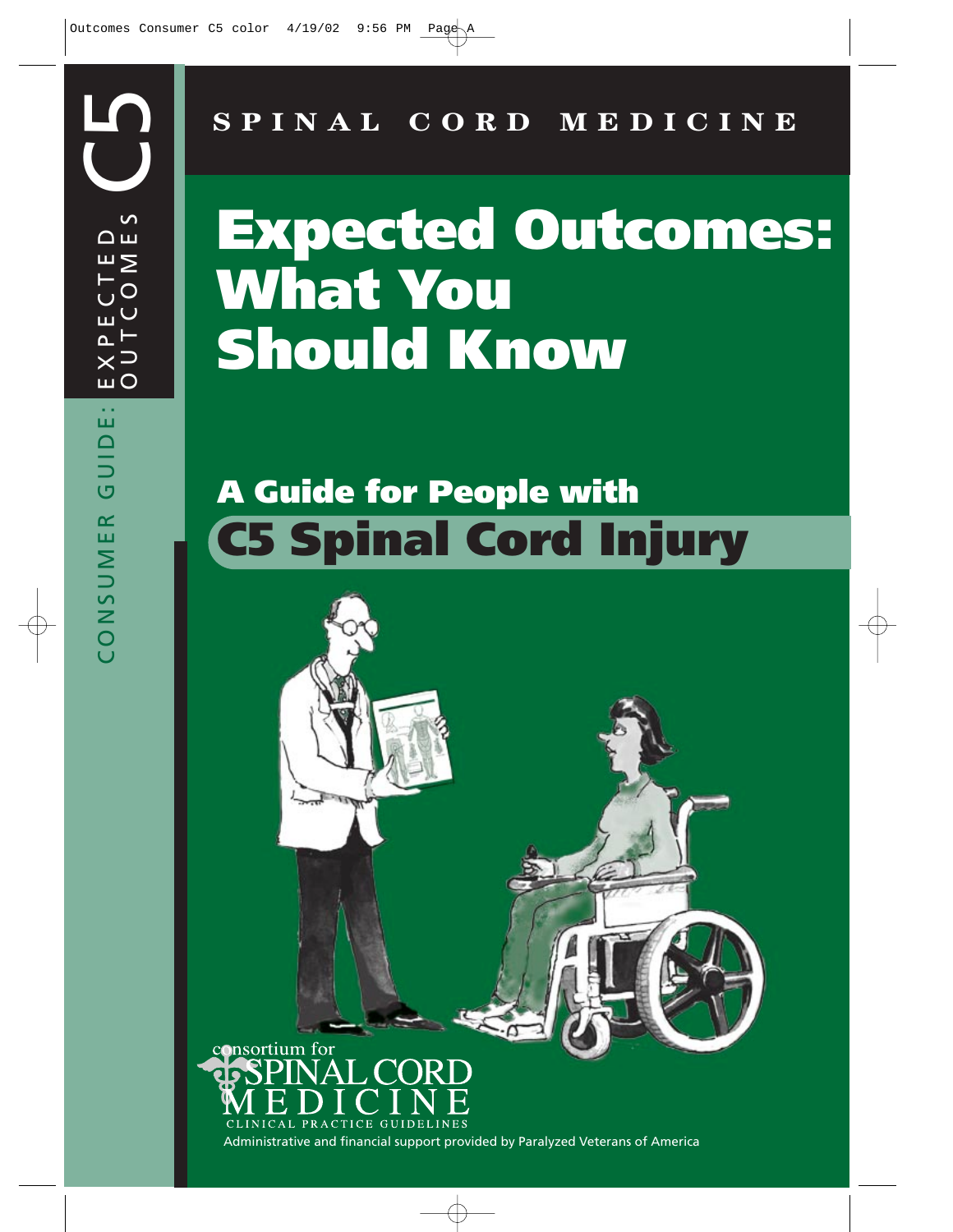#### *Consumer Guide Panel Members*

**Gale Whiteneck, PhD (Chair)** (Research) Craig Hospital Englewood, CO

**Carole Adler, BA, OTR** (Occupational Therapy, Spinal Cord Injury) Santa Clara Valley Medical Center San Jose, CA

**Sharon Blackburn, PT** (Physical Therapy, Spinal Cord Injury) Craig Hospital Englewood, CO

**Robert D. Hendricks, PhD** (Health Systems Specialist) VA Puget Sound Health Care System National Spinal Cord Injury and Disorders Strategic Health Group Seattle, WA

**Kelly Johnson, RN, MSN, CFNP, CRRN** (Nursing, Spinal Cord Injury) Craig Hospital Englewood, CO

**Harley Thomas** (Consumer) Paralyzed Veterans of America Washington, DC

#### *Consumer Focus Group Members*

**J. Fred Cowell (Chair)** Paralyzed Veterans of America Washington, DC

**Ronald P. Amador** California Paralyzed Veterans Association, Inc. Long Beach, CA

**Craig Bash, MD** PVA Member Bethesda, MD

**Robert Herman** Paralyzed Veterans of America Washington, DC

**Ronald P. Hoskins** PVA Delaware-Maryland Chapter Christiana, DE

**Kenneth C. Huber** PVA Michigan Chapter Novi, MI

**John T. Jackson** PVA Virginia Mid-Atlantic Chapter Richmond, VA

#### *Consortium Member Organizations*

American Academy of Orthopedic Surgeons American Academy of Physical Medicine and Rehabilitation American Association of Neurological Surgeons American Association of Spinal Cord Injury Nurses American Association of Spinal Cord Injury Psychologists and Social Workers American College of Emergency Physicians American Congress of Rehabilitation Medicine American Occupational Therapy Association American Paraplegia Society American Physical Therapy Association American Psychological Association American Spinal Injury Association Association of Academic Physiatrists Association of Rehabilitation Nurses Congress of Neurological Surgeons Eastern Paralyzed Veterans Association Insurance Rehabilitation Study Group Paralyzed Veterans of America U.S. Department of Veterans Affairs

*Copyright © 2002 Paralyzed Veterans of America*

This guide has been prepared based on scientific and professional information found in *Outcomes Following Spinal Cord Injury: Clinical Practice Guidelines for Health-Care Professionals* published September 1999. Users of this guide should periodically review this material to ensure that the advice herein is consistent with current reasonable clinical practice.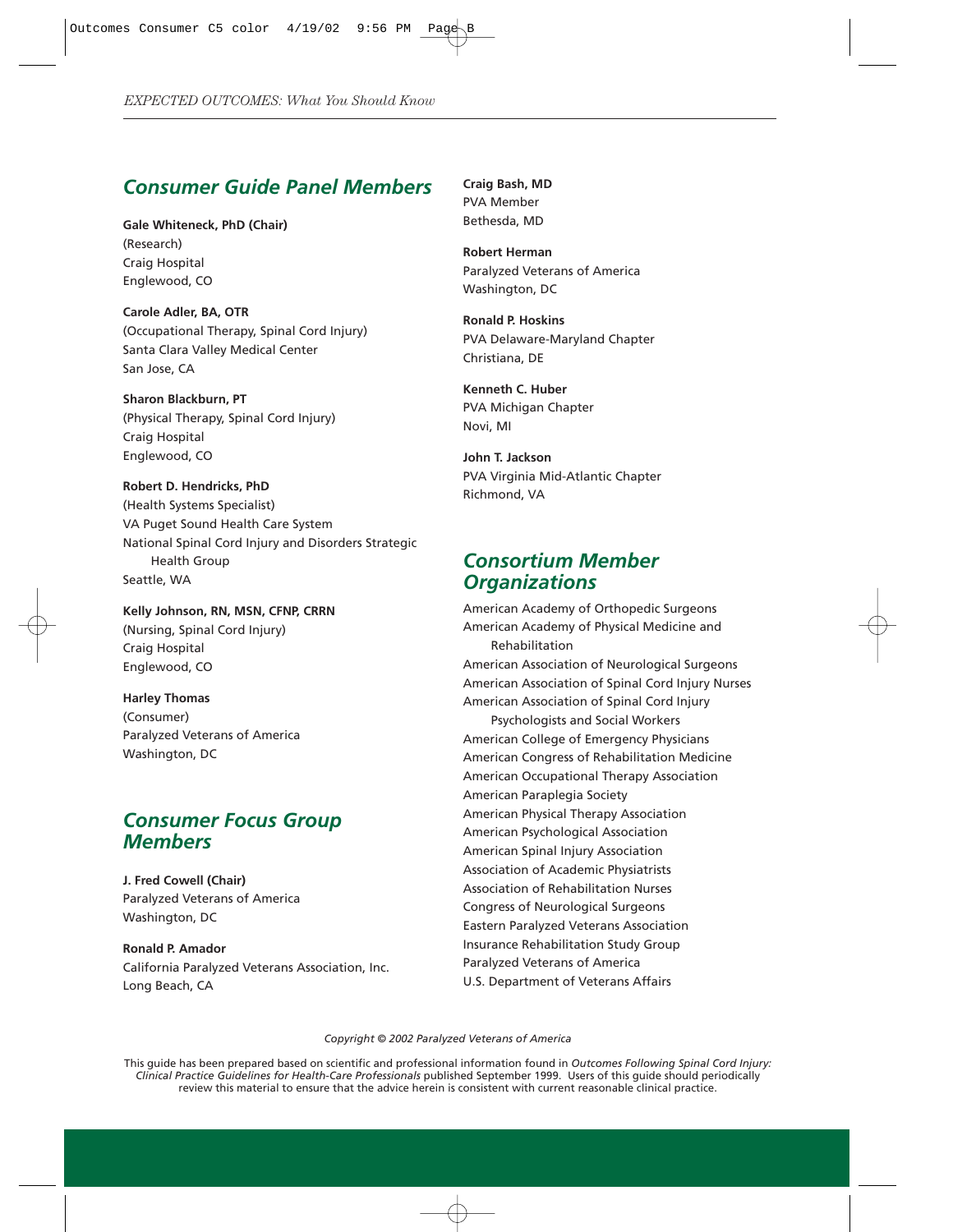|  |  |  |  |  |  | <b>Contents</b> |
|--|--|--|--|--|--|-----------------|
|--|--|--|--|--|--|-----------------|

| What Influences Outcomes after SCI? 4        |  |  |  |  |  |  |
|----------------------------------------------|--|--|--|--|--|--|
|                                              |  |  |  |  |  |  |
| What Activity Outcomes Can I Expect After    |  |  |  |  |  |  |
| Table 1. Expected Outcomes-                  |  |  |  |  |  |  |
| Table 2. Questions and Actions 11            |  |  |  |  |  |  |
| Appendix A: Resources for People with SCI 12 |  |  |  |  |  |  |
|                                              |  |  |  |  |  |  |
|                                              |  |  |  |  |  |  |
|                                              |  |  |  |  |  |  |
|                                              |  |  |  |  |  |  |
|                                              |  |  |  |  |  |  |
|                                              |  |  |  |  |  |  |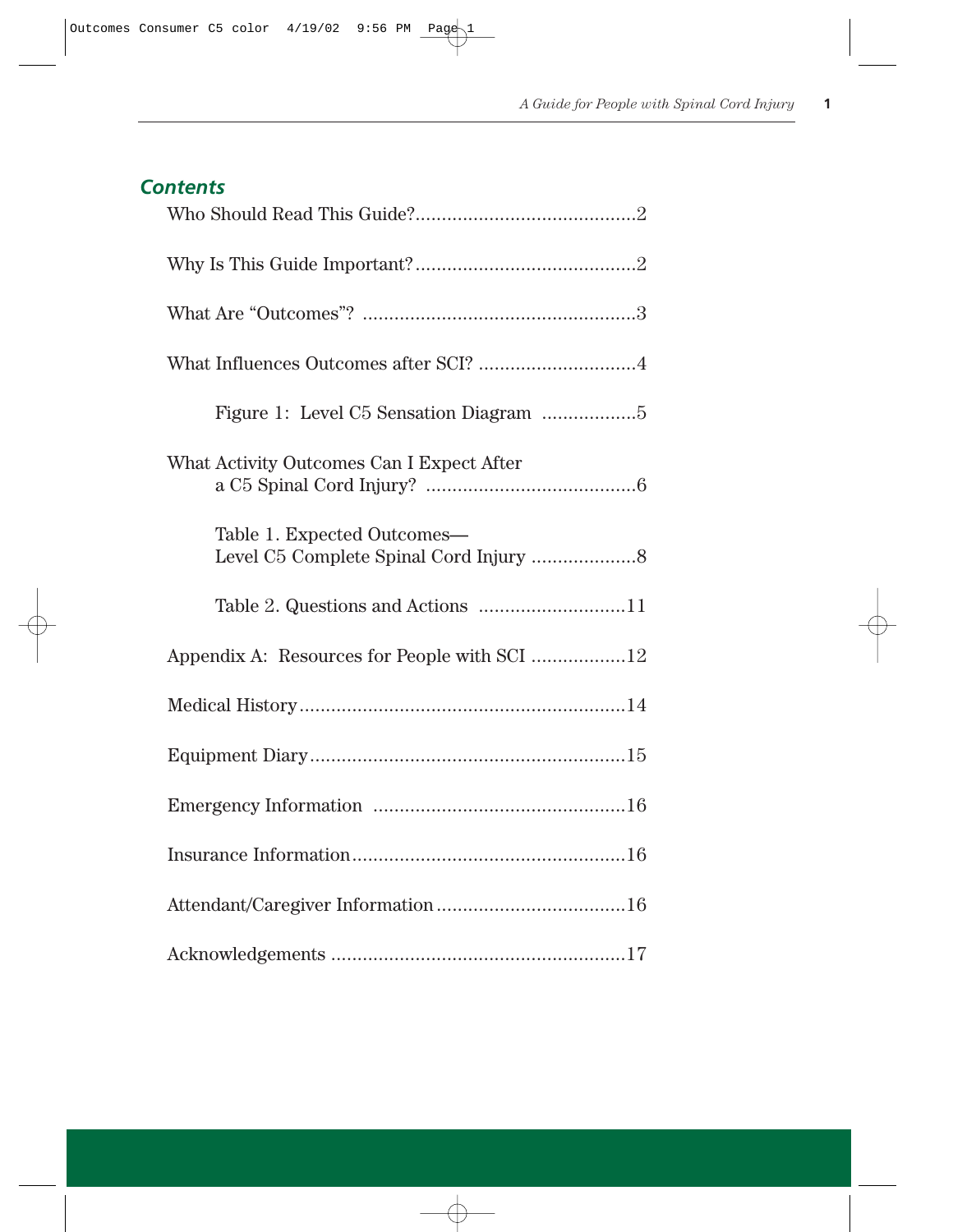## *Who Should Read This Guide?*

- People with C5 complete spinal cord injury (SCI).
- Family, friends, personal care attendants, and other caregivers.
- Health-care professionals, especially rehabilitation staff.
- Case managers and payers of services and equipment.

This consumer guide is based on the clinical extension of the clinical extension of the consumer state of the consumer state of the consumer state of the consumer state of the consumer state of the consumer state of the co practice guideline about outcomes following traumatic SCI currently available for health-care professionals. Tell your health-care team to contact the Paralyzed Veterans of America (PVA) Distribution Center toll-free at **(888) 860-7244** to purchase any guideline or consumer guide, or visit the Consortium for Spinal Cord Medicine's web site for a free download at **www.scicpg.org.**



#### *Why Is This Guide Important?*

This is one in a series of eight guides that describe outcomes according to level of injury. **This Guide deals with a complete C5 SCI**—injury to the fifth cervical spinal cord segment with complete paralysis below the level of injury. The purpose of this series of guides is to describe what people with different levels of SCI can reasonably expect for daily functions.

This information can help people with SCI and those who care for and about them to understand the present and plan for the future. It explains important information that can be useful to you, like:

- What can a person with SCI expect to do one year after injury?
- What help will be needed with daily life tasks at home, at work, and in the community?
- What equipment can help make a person with SCI more independent?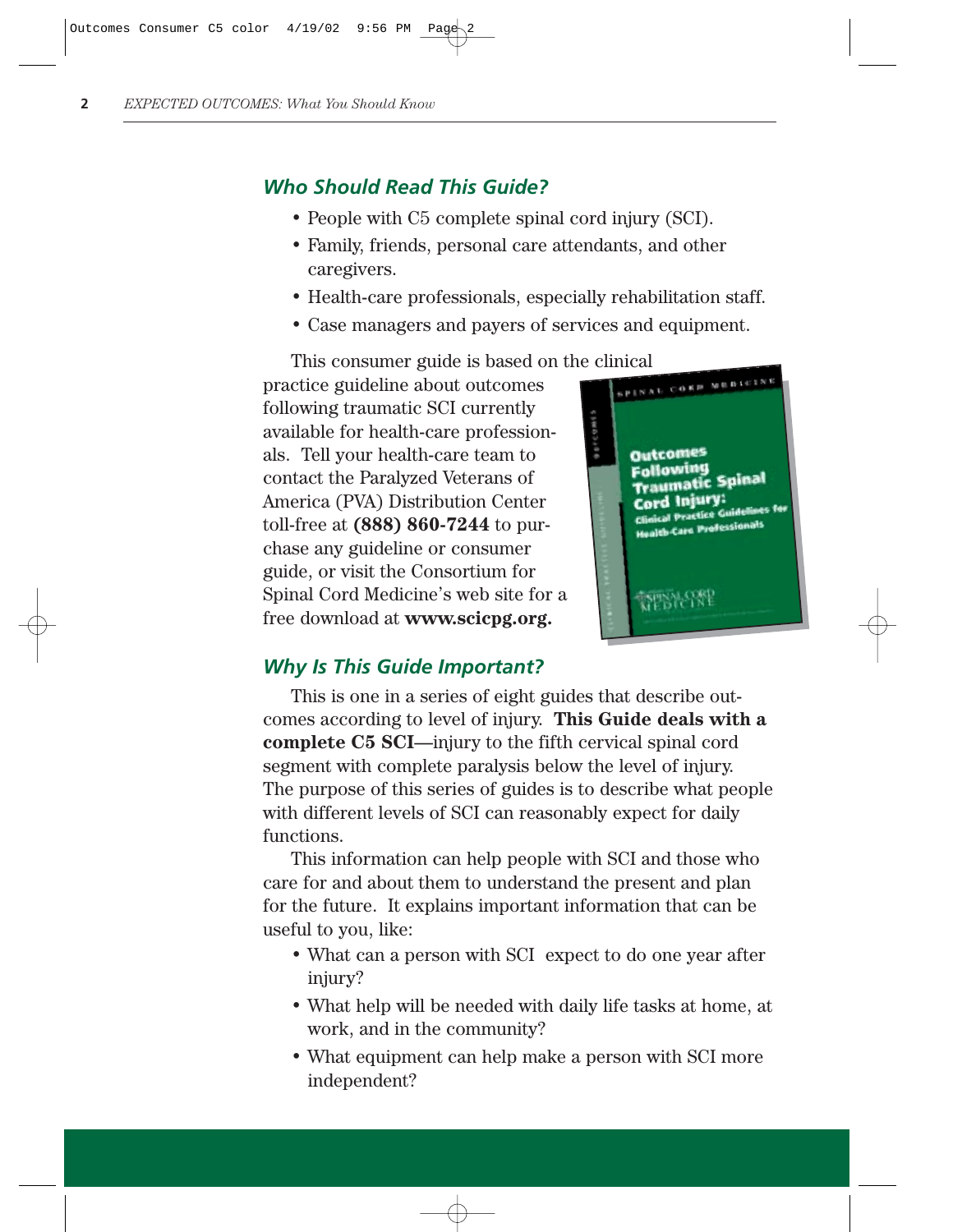A spinal cord injury (SCI) is damage to the spinal cord resulting in a loss of movement or feeling. The spinal cord is a bundle of nerves that runs through the bones making up the spinal column. The spinal cord does not have to be totally cut or torn for a loss of functioning to occur. On the other hand, a person can "break their back or neck," and not have a spinal cord injury if only the bones around the spinal cord (vertebrae) were damaged and the spinal cord was not affected. In these situations, the individual may not have paralysis after the bones are stabilized.

Rings of bone called vertebra surround the spinal cord. These "back bones" make up the spinal column. The higher the injury to the spinal cord, the more the individual usually experiences activity limitations. The vertebrae in the neck are called cervical vertebrae. The top vertebra is C1; the next is C2, and so on. Cervical spinal cord injuries usually cause loss of function in both arms and legs. This is called tetraplegia, sometimes referred to as quadriplegia.

### *What Are "Outcomes"?*

When we talk about "outcomes" after SCI, we mean many things:

- Movement/sensory recovery
- Ability to perform common daily functions
- Social life in the community
- Overall quality of life

An outcome is a change that happens to you because of an event, such as a spinal cord injury. These can be described in the following ways:

- **Impairment outcomes**—health problems or illnesses.
- **Activity outcomes**—basic tasks you do for self-care (breathing, eating, dressing, and moving around). These activities can be done with or without help from special medical equipment or another person.
- **Participation outcomes**—ways you connect with others in the community like being a friend, partner, parent, student, employee, or volunteer.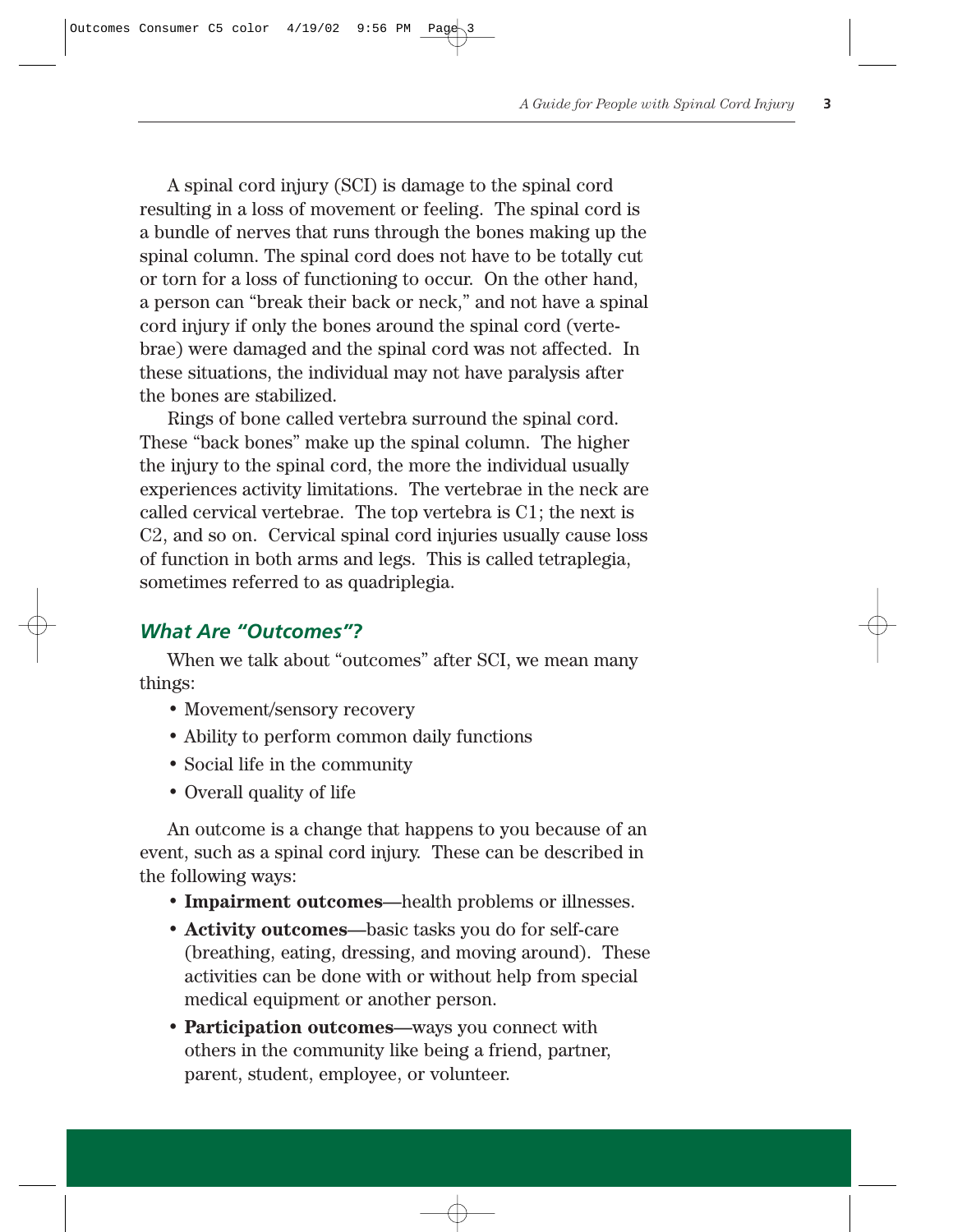• **Life satisfaction outcomes**—reports from you of how you see yourself and your quality of life.

This Guide focuses mostly on *activity outcomes*. The other outcomes described above are difficult to explain for each person. You should think about ways to pursue your own interests following your injury. Ways you can participate may include:

- Connecting with other people (in person, by telephone, or by email).
- Changing your physical environment and lifestyle to allow you to do your job, go to school, and have fun.
- Asking your friends, family, and others for suggestions.
- Planning to stay healthy, active, and satisfied (ask your health-care team).
- Going back to school and continuing your education.

## **This Guide is an educational tool!**

Feel free to share it with your health-care providers when you discuss what activities you may expect to do one year after injury. The recommendations within this consumer guide are based on scientific research used in the Consortium's clinical practice guideline (CPG) *Outcomes Following Traumatic Spinal Cord Injury: Clinical Practice Guidelines for Health-Care Professionals* published in September 1999. Order your copy by calling the PVA Distribution Center toll-free at **(888) 860-7244** or download a free copy by visiting the Consortium for Spinal Cord Medicine web site at **www.scicpg.org.**

#### *What Influences Outcomes after SCI?*

A spinal cord injury changes many things. Those changes depend on many factors. Each part of the bundle of nerves called the spinal cord controls different parts of the body.

By now, you know what "C5" means, but friends and family members may find some explanation helpful. The spine has four sections: cervical (C), thoracic (T), lumbar (L), and sacral (S). It also has 33 bones, called vertebrae. Each vertebra is associated with a spinal nerve. A simple system of one letter and one number acts as shorthand for the SCI (Figure 1). The letter shows the section, and the number shows the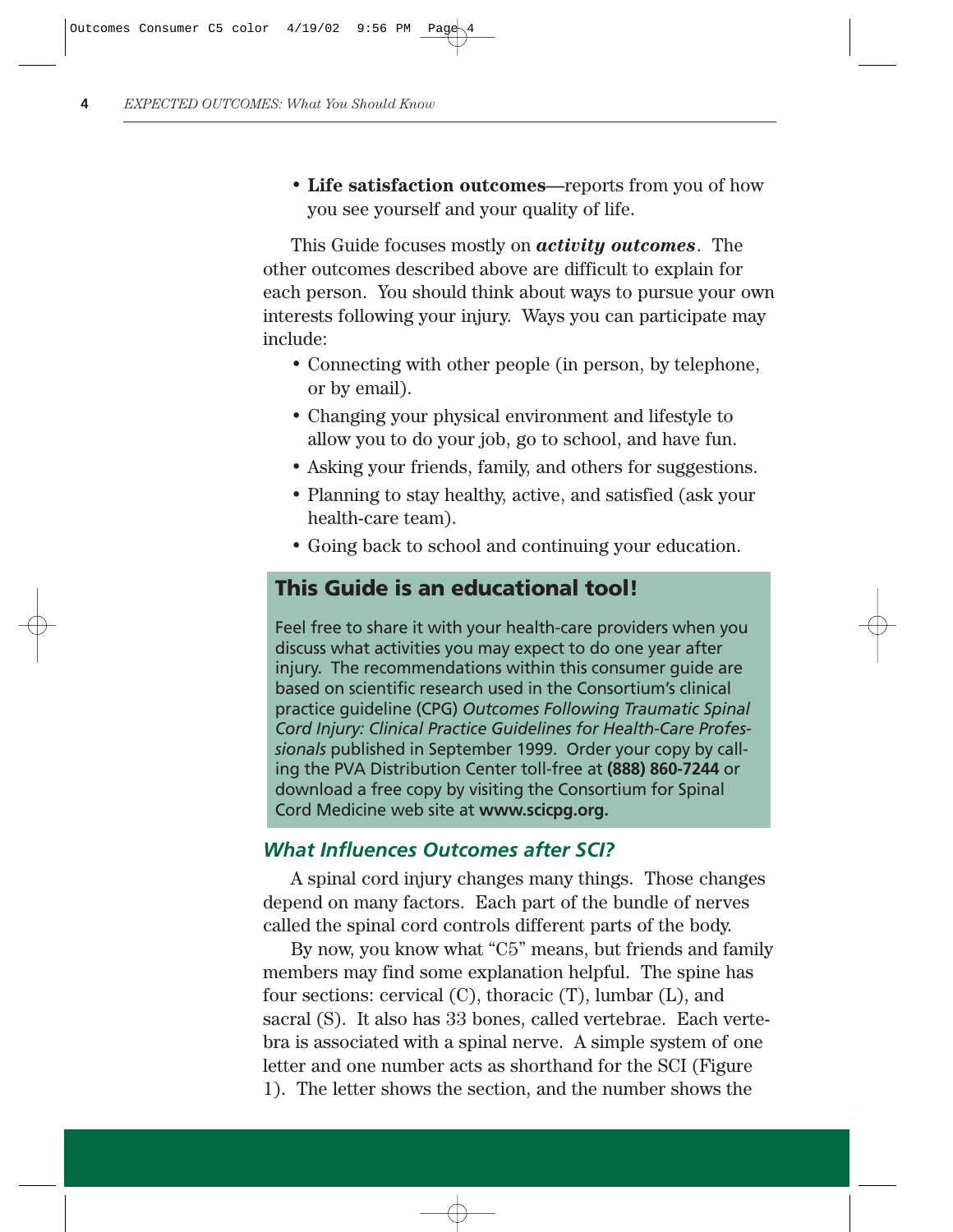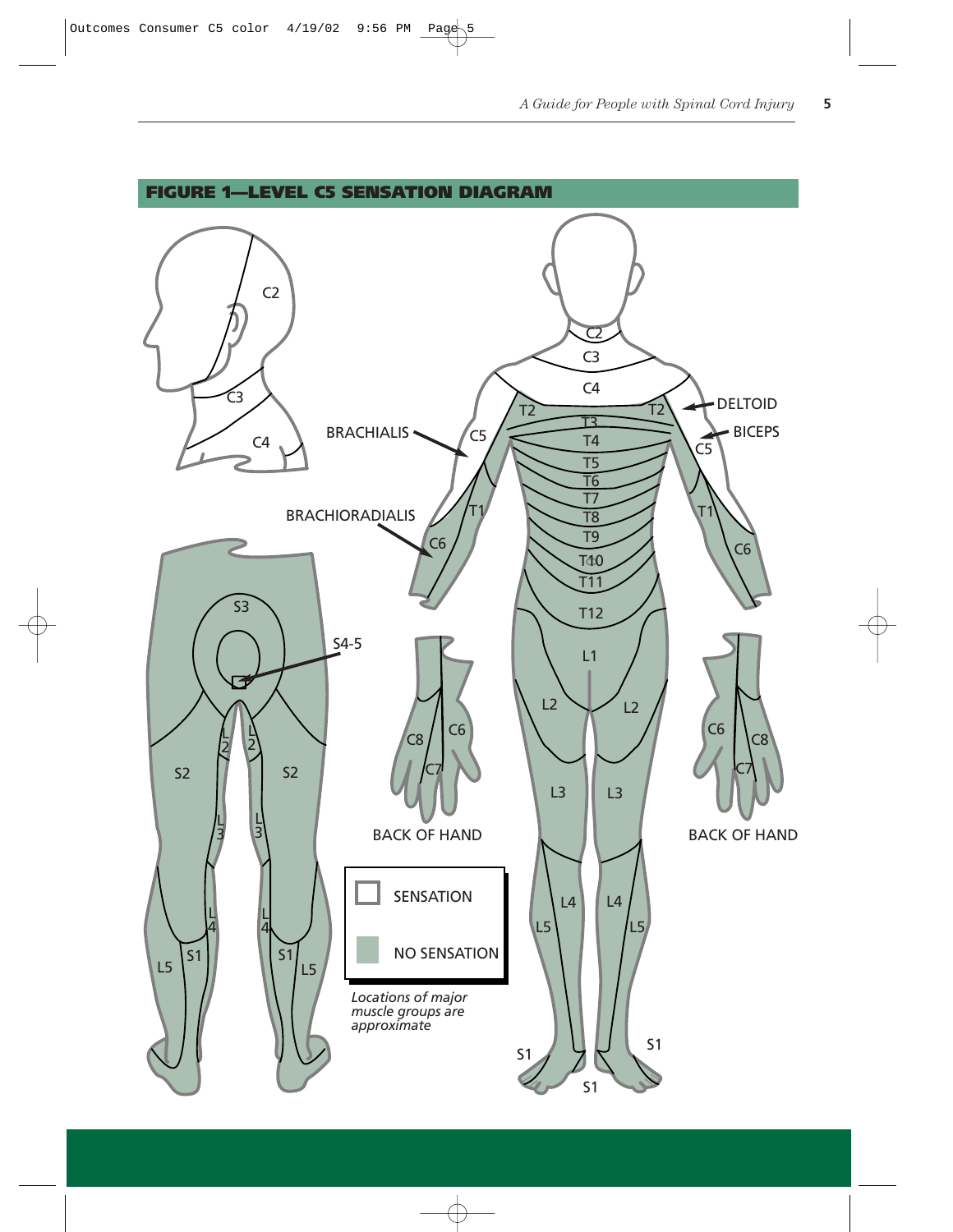injured nerves. The level of injury determines what parts of the body lose muscle and sensory function. The severity or completeness of the injury determines whether some or all motor and sensory function is lost. This guide is intended for someone with complete paralysis below C5.

Cervical (neck) injuries usually result in four-limb paralysis called tetraplegia. A person with complete C5 SCI does not have the ability to move their trunk or legs. They have limited movement of their arms and should be able to move their shoulders and bend their elbows. A person with C5 SCI will experience low endurance, may have difficulty taking a deep breath, and may need help to cough.

The position of key muscle groups still working after a C5 spinal cord injury are also indicated in Figure 1. They may include:

- Deltoid (raises arm up)
- Biceps (bends elbow)
- Brachialis (bends elbow)
- Brachioradialis (bends elbow)

Other factors affect outcomes. They include:

- Health before injury
- Current general health status and body build
- Age
- Associated injuries
- Secondary complications
- Support network of family and friends
- Financial situation
- Home and work environment (accessibility; attitudes)
- Access to and availability of healthcare and rehabilitation services
- Participation in community activities

## *What Activity Outcomes Can I Expect after a C5 Spinal Cord Injury?*

Table 1 lists life activities, such as breathing, eating, dressing, and moving around. For each activity, it explains what many people with a C5 SCI can reasonably expect one year after injury.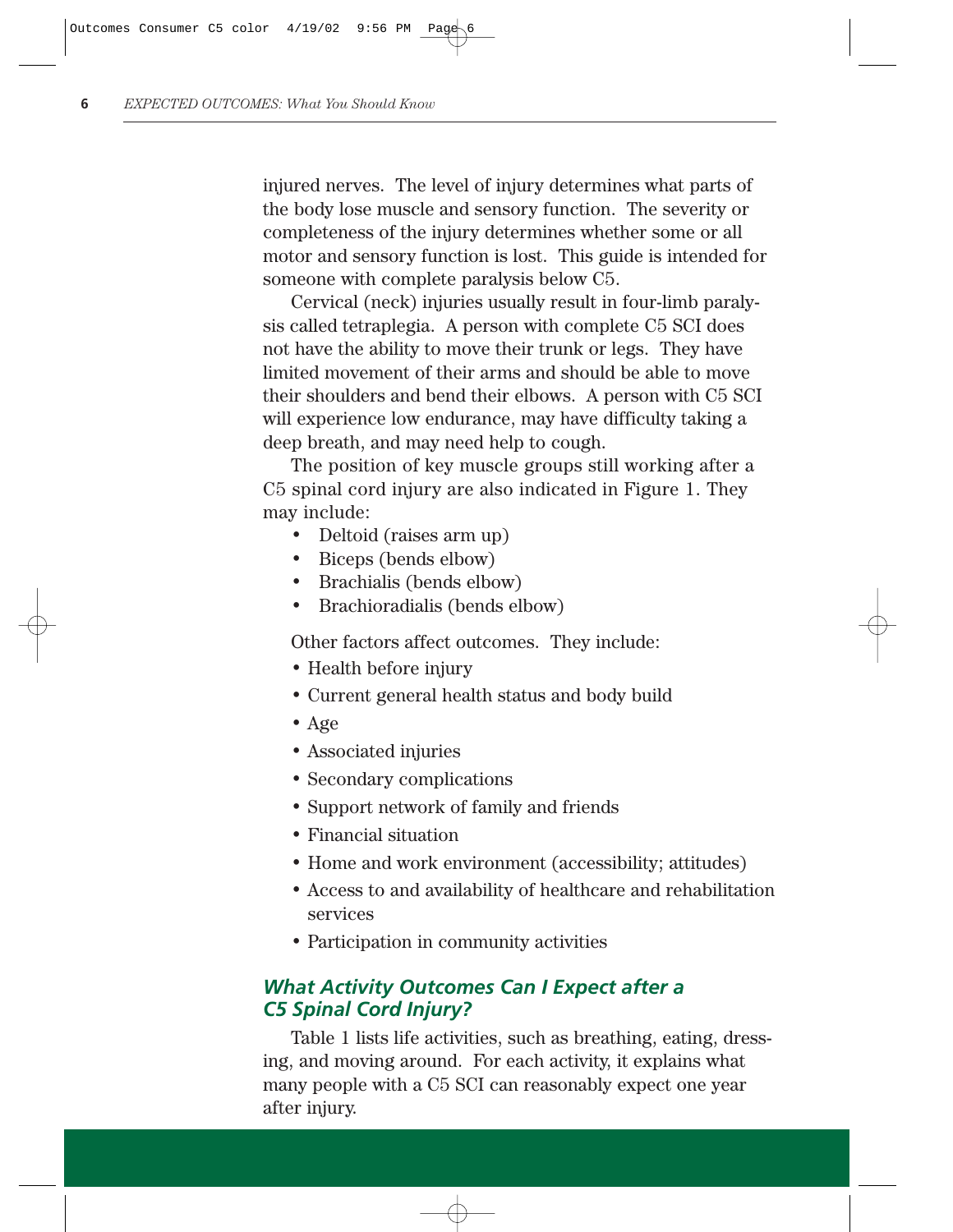It is important to understand what "reasonably expect" means. **Table 1 uses averages.** In the real world, outcomes vary from person to person for the same level of injury. Your health-care team can help to set goals for you since outcomes are very specific to each person. Table 1 provides a space for you and your health-care team to customize your goals.

#### **Important:**

Table 1 is a general guide for expected outcomes for a C5 complete spinal cord injury. **It's a goal to work toward, not a guarantee!** For every activity listed, some will not be appropriate or achievable for everyone with a C5 SCI. Your outcomes may not match table 1 within the timeframe suggested or you may exceed the goals listed. The expected outcomes listed here are based on research and clinical experience, but they're based on other people with SCI—not on you.

The outcomes in table 1 are described in terms of the need for help with specific activities. The table has three categories: independent (I), some assist (S), or total assist (T). Activities including eating, mobility, and communication have more than one category marked. It is usually possible to move your head and neck, breathe on your own, move your shoulders, and bend your elbows with a C5 spinal cord injury. However, outcomes vary from person to person and you may or may not have equal strength and sensation in both arms. You will most likely use a power wheelchair, but may be able to push a manual wheelchair for short distances. You will need assistance for most of your activities when you are out of your wheelchair. You will also need assistance to put on hand splints and other pieces of equipment in order to best use the strength in your arms.

Special equipment you may need or want for certain activities is also listed. Your rehabilitation treatment team may have different suggestions. Equipment needs, like outcomes, may change over time.

*Availability of personal care assistance* is expected to be 16 hours daily, which includes personal care and homemaking. With a C5 injury, you should be able to explain everything an assistant needs to know about your care. But, you will require assistance to perform most of your personal care activities to meet basic care and safety requirements.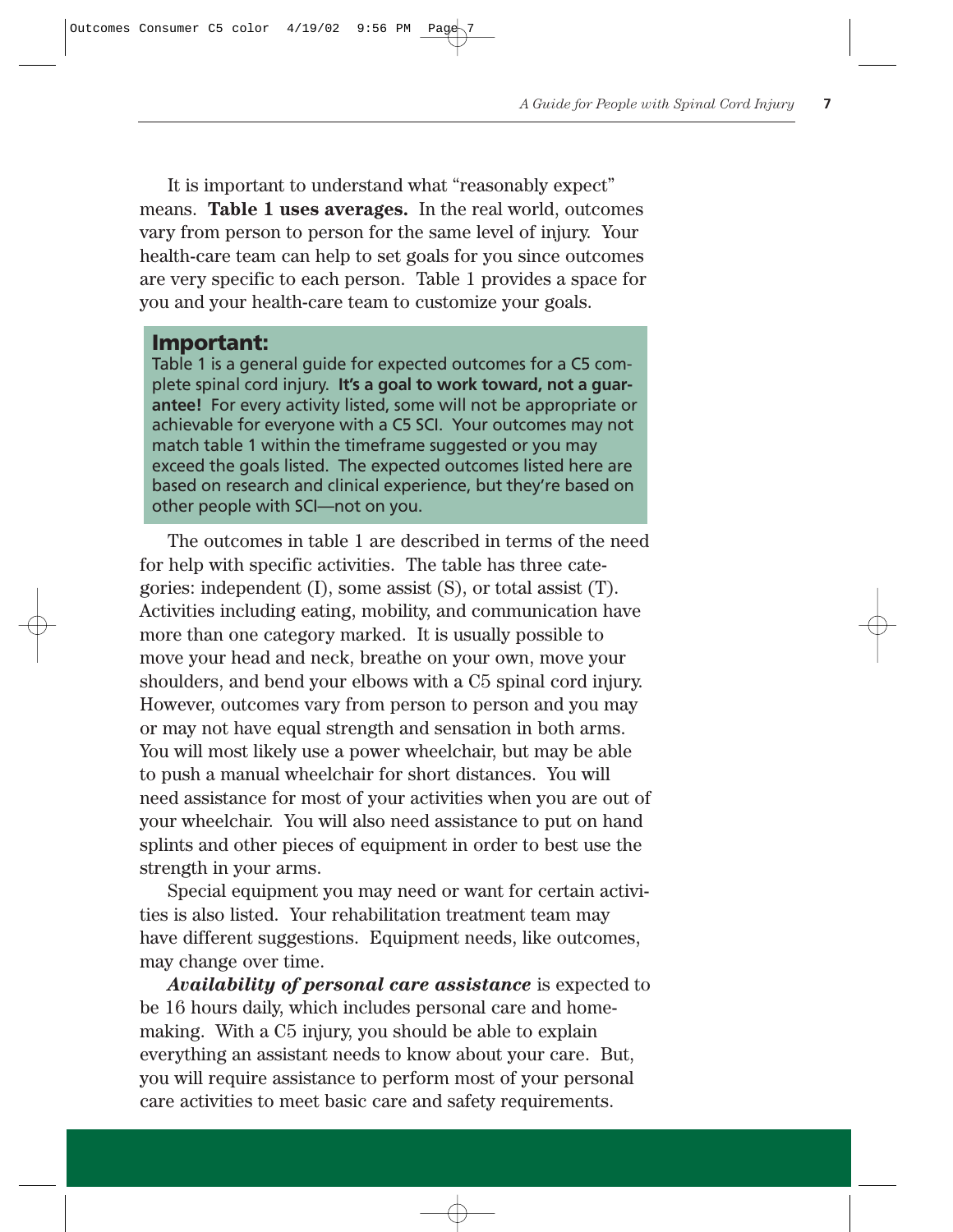| TABLE 1.                                            |                    |                                                                                                                                                      | ASSISTANCE TYPE:                       |
|-----------------------------------------------------|--------------------|------------------------------------------------------------------------------------------------------------------------------------------------------|----------------------------------------|
|                                                     |                    | Expected Outcomes—Level C5 Complete Spinal Cord Injury                                                                                               | I=Independent                          |
| Name:                                               |                    | Date:                                                                                                                                                | S=Some Assist<br><b>T=Total Assist</b> |
| Individual Goals recommended by:                    |                    |                                                                                                                                                      |                                        |
| Activity                                            | Assistance<br>Type | Equipment*/Comments                                                                                                                                  | Individual Goals                       |
| Breathing                                           |                    | May require some assistance to clear<br>secretions                                                                                                   |                                        |
| Eating                                              | <b>LSL</b>         | -Adaptive devices as needed<br>-Long opponens splint                                                                                                 |                                        |
| Bathroom Functions:<br>-Bladder care<br>-Bowel care |                    | -Padded shower/commode chair or<br>-Adaptive devices may be needed<br>padded transfer tub bench with<br>(electric leg bag emptier)<br>commode cutout |                                        |
| Personal care:<br>-Grooming<br>-Dressing            | $ \sim$ $\approx$  | -Adaptive devices as needed<br>-Long opponens splint<br>Grooming/Dressing:<br>-Lower extremity<br>-Upper extremity<br>Dressing:                      |                                        |
| -Bathing                                            |                    | -Padded transfer tub bench or<br>shower/commode chair<br>-Handheld shower<br>Bathing:                                                                |                                        |
| Pressure Relief<br>Positioning                      |                    | -Power recline and/or tilt function<br>-Postural support devices<br>-Pressure-relief cushion<br>Wheelchair:                                          |                                        |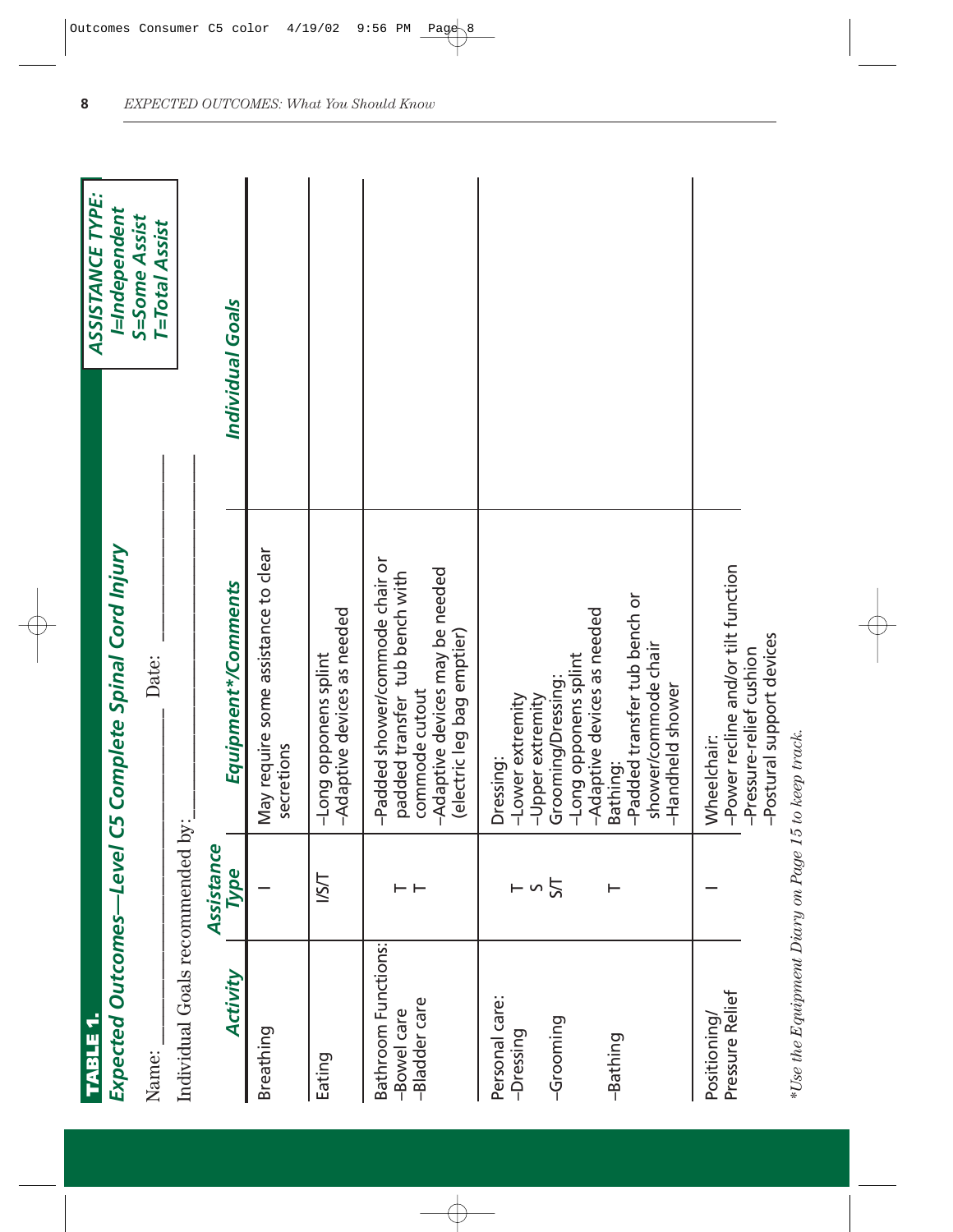| Pressure Relief<br>Positioning<br>continued | 57         | -Specialty bed or pressure-relief<br>mattress (may be needed)<br>-Hand splints<br>Bed:                                                                                     |  |
|---------------------------------------------|------------|----------------------------------------------------------------------------------------------------------------------------------------------------------------------------|--|
| Mobility:<br>-Bed                           | S          | Trendelenburg feature with patient<br>-Full electric hospital bed with<br>controls and side rails<br>Bed:                                                                  |  |
| -Transfers                                  |            | -Power or mechanical lift<br>Wheelchair use:<br>-Transfer board<br>Transfers:                                                                                              |  |
| -Wheelchair use                             | <b>LSI</b> | -Power: Power recline and/or tilt with<br>-Manual: Lightweight rigid or folding<br>(assistance dependent on terrain)<br>frame with modified hand rims<br>arm drive control |  |
| -Transportation<br>-Standing                | S          | -Attendant-operated van (e.g., lifts, tie-<br>-Hydraulic standing frame<br>-Accessible public transit<br>Transportation:<br>downs) or<br>Standing:                         |  |
| Communication                               | 5/         | -Adaptive devices as needed for page<br>turning, writing, button pushing<br>After assistance with setup:<br>-Long opponens splint                                          |  |
| Homemaking                                  |            |                                                                                                                                                                            |  |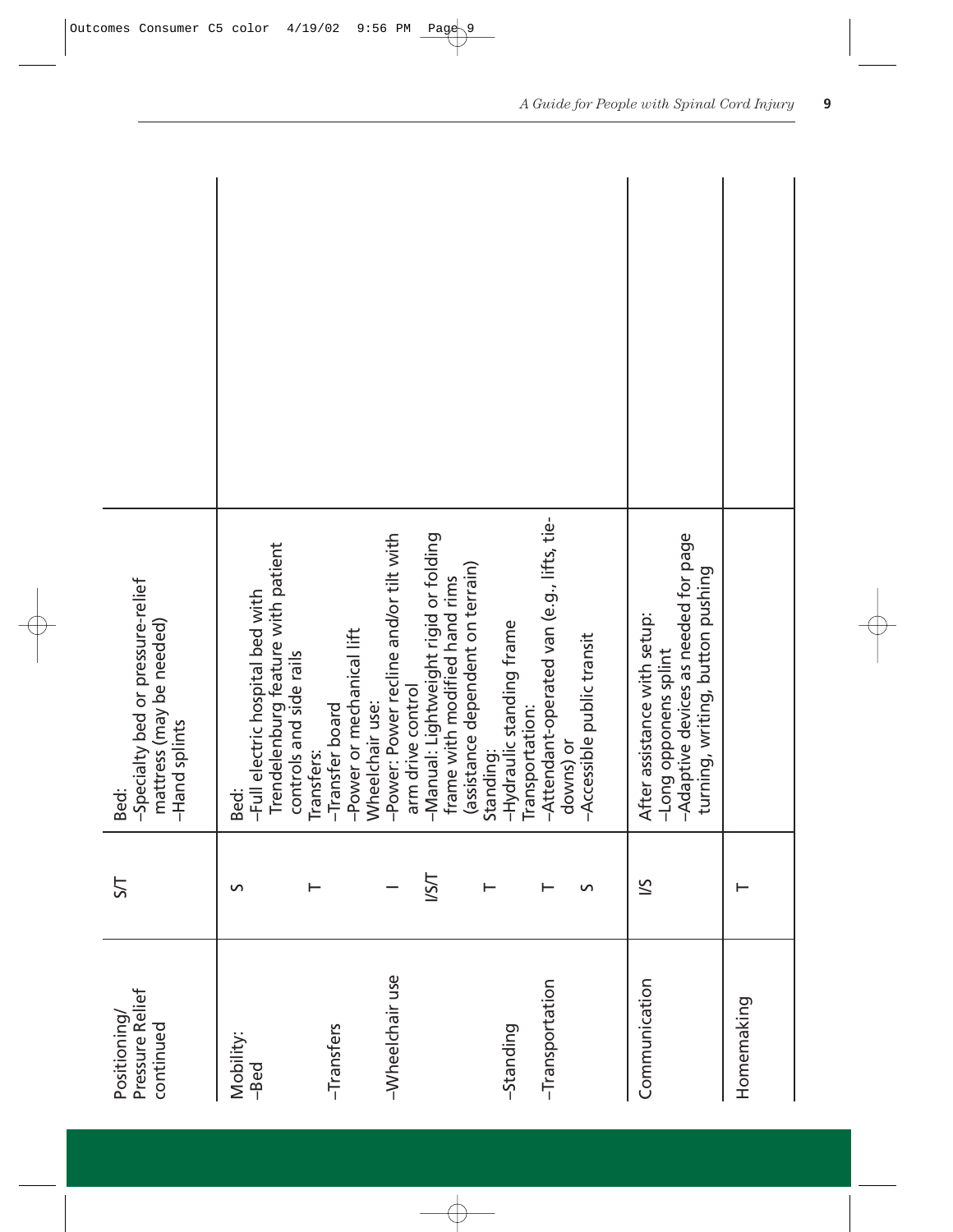You should be able to feed yourself and perform some personal care activities with adaptive equipment and set-up.

It's a good idea for you and your health-care team to check your equipment from time to time to make sure it's in good shape and working well for you. As you age, your equipment needs may change. Rehabilitation staff can keep you up-todate about new designs and products that may fit your changing needs.

Modifications to your home and workplace will be needed for you to do as much as possible. **Safety and accessibility are significant considerations**. Ask your rehabilitation staff for referrals to rehabilitation therapists who specialize in accessibility for an evaluation of your home and work environments. This should provide you with helpful architectural and other changes that may help you accomplish as much as possible.

Activities can change over time. They can improve, lessen, or both. Keep in touch with your health-care team for regular reviews of how you are doing. They may be able to help meet your needs with different services, assistance, equipment, or repairs.

It is important to know that changes and improvements in function will not happen all at once. **Rehabilitation is a lifetime process**…it does not end when you leave the rehabilitation facility. In order to master your life after a spinal cord injury, you will need courage, commitment, and a sense of challenge.

A spinal cord injury does not necessarily lessen satisfaction with life. Life satisfaction is your answer to the question, "Is my life going well, according to the standards that I choose to use?" Your degree of life satisfaction is **not** strongly related to your type or your level of SCI. For example, some people with C5 spinal cord injury can be more satisfied with their lives than people without a spinal cord injury or with other types of SCI. You will notice that your perspective on life will change with time. As one individual noted, "The person I am after a spinal cord injury is different, but improved from the way I used to be. I still wouldn't mind visiting the old me, however." Satisfied people have been found to take better care of themselves, maintain their health, and prevent medical complications.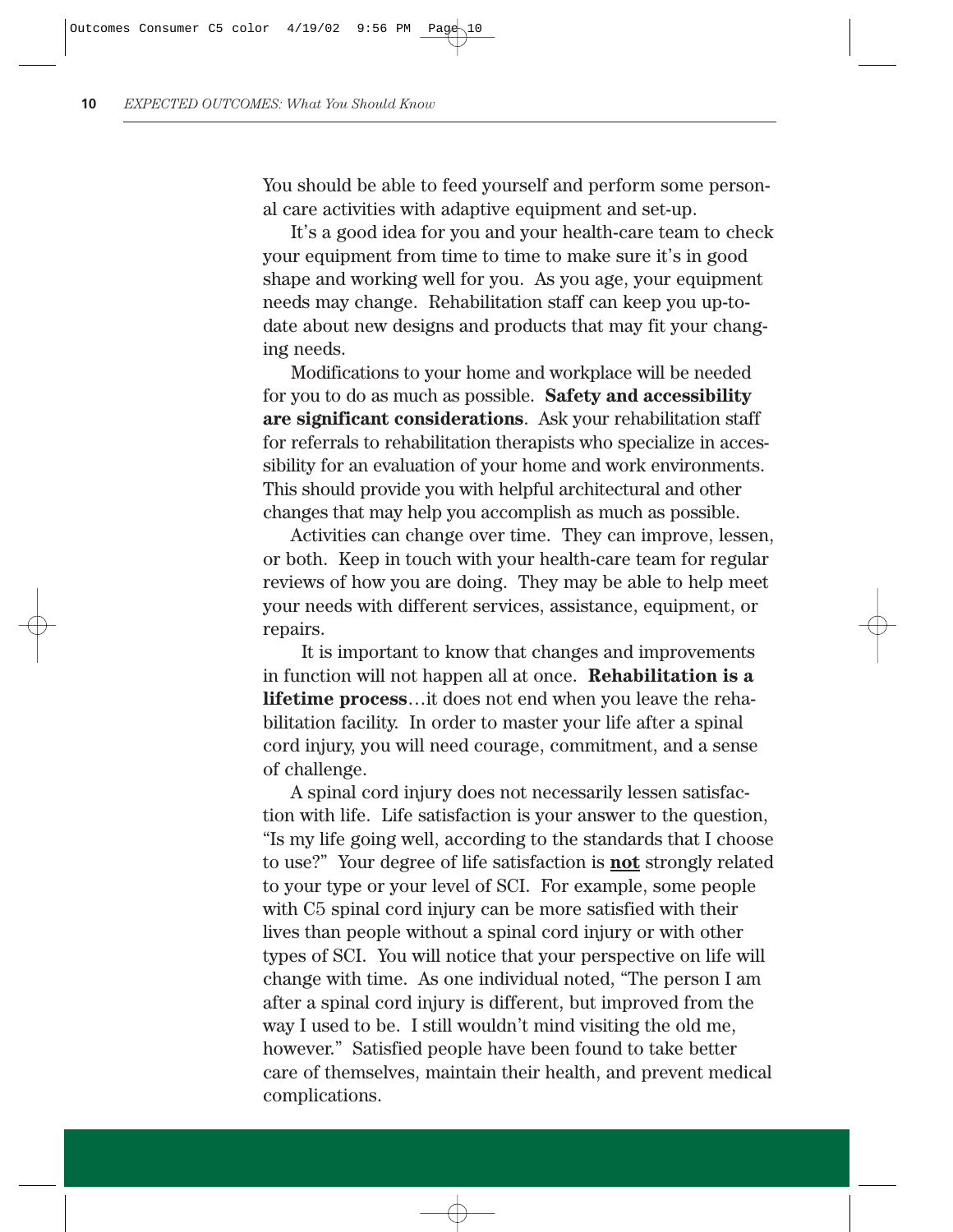Your personal satisfaction is more related to ways you connect with others in the community. Therefore, your ability to form friendships or be a partner, student, employee, or volunteer is very important. For people with high cervical injuries, it requires effort to manage personal care, get out in the community, and make productive uses of time. Sometimes a brief review of participation outcomes (social life in the community) can help you stretch your imagination and think of ways to improve things (see **table 2** on next page).

| TABLE 2:                                                                    |                                                                                                                                                                            |  |  |  |  |  |  |  |
|-----------------------------------------------------------------------------|----------------------------------------------------------------------------------------------------------------------------------------------------------------------------|--|--|--|--|--|--|--|
| <b>Questions and Actions</b>                                                |                                                                                                                                                                            |  |  |  |  |  |  |  |
| <b>Questions</b>                                                            | <b>Actions</b>                                                                                                                                                             |  |  |  |  |  |  |  |
| Is there adequate money to<br>meet housing, food, and<br>health-care needs? | Review benefits.<br>$\bullet$<br>Budget with your financial planner, social worker, or<br>case manager.                                                                    |  |  |  |  |  |  |  |
| How do I make and keep<br>friendships and relationships?                    | Review your skills with your counselor or psychologist.<br>Join a peer group.                                                                                              |  |  |  |  |  |  |  |
| How can I best organize and<br>manage my care?                              | Discuss personal care management with your health<br>educator.                                                                                                             |  |  |  |  |  |  |  |
| How can I feel useful and<br>productive?                                    | Discuss vocational, volunteer, and education options<br>$\bullet$<br>with your vocational counselor.<br>Work, go back to school, or volunteer.                             |  |  |  |  |  |  |  |
| How do I get around in my<br>community?                                     | Discuss transportation and community mobility with<br>٠<br>your case manager, rehabilitation therapist, social<br>worker, independent living center, or local PVA chapter. |  |  |  |  |  |  |  |

Meaningful activities are available to people with even the more physically limiting spinal cord injuries. During rehabilitation, you learned the need to become an expert on spinal cord injury so you could educate your family, friends, partners, and personal care attendants. In addition to education, it is important to advocate assertively for your needs. This is sometimes difficult to do, but is important if you are to succeed in developing a satisfying life in which you make meaningful contributions to your community and achieve important things you want.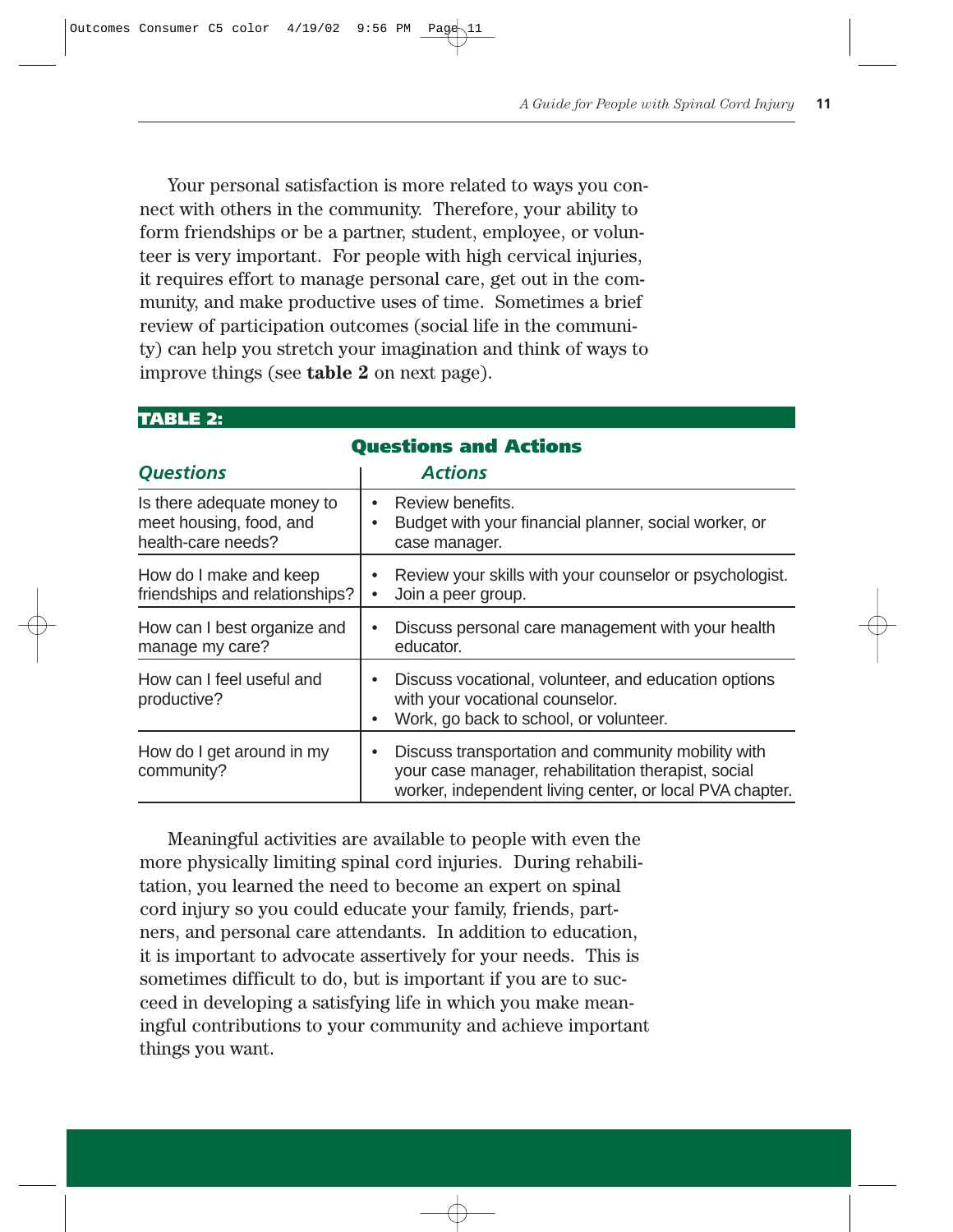## *Appendix A*

## *Resources for People with SCI*

*Look in your local phone book to find federal, state, county, and local government agencies. For information on local resources, call the National Council on Independent Living at (703) 525-3406 or check the Internet at www.spinalcord.uab.edu.*

#### **Housing**

Assisted living; personal care homes; return to own home; independent living centers; state veterans homes; nursing home placement; housing authority for subsidized housing and rental aid programs; local realtor; U.S. Department of Housing and Urban Development.

#### Finances

Supplement Security Income (SSI); Social Security Disability Income (SSDI); VA\* for veterans who served in wartime or are connected to a branch of military service; workers' compensation; food stamps; Aid to Families with Dependent Children (AFDC); State department of rehabilitation services.

#### **Transportation**

Local public transit authority; area agency on aging; state division of rehabilitation services; Medicaid taxi services; VA\*; independent living centers; places of worship (churches, synagogues, mosques); rental van services.

#### Caregiver support

VA\* for respite for veterans; respite care through local hospitals and nursing homes; homemaker services through VA\* or state funding; local support groups; mental health center or professional; the National Caregivers Association.

#### Personal care assistance

Home health agencies; independent living centers; family members; training of people who can hire and manage their own employees; Medicaid waiver programs; state funding options; VA\*.

#### Peer support

Independent living centers; local rehabilitation hospitals; PVA\*; National Spinal Cord Injury Association; local SCI or PVA\* chapters; disabilityspecific support groups.

#### Home access

Independent living centers; civic groups; houses of worship; state department rehabilitation services; Medicaid waiver programs; VA\*; PVA\* Architecture; workers' compensation.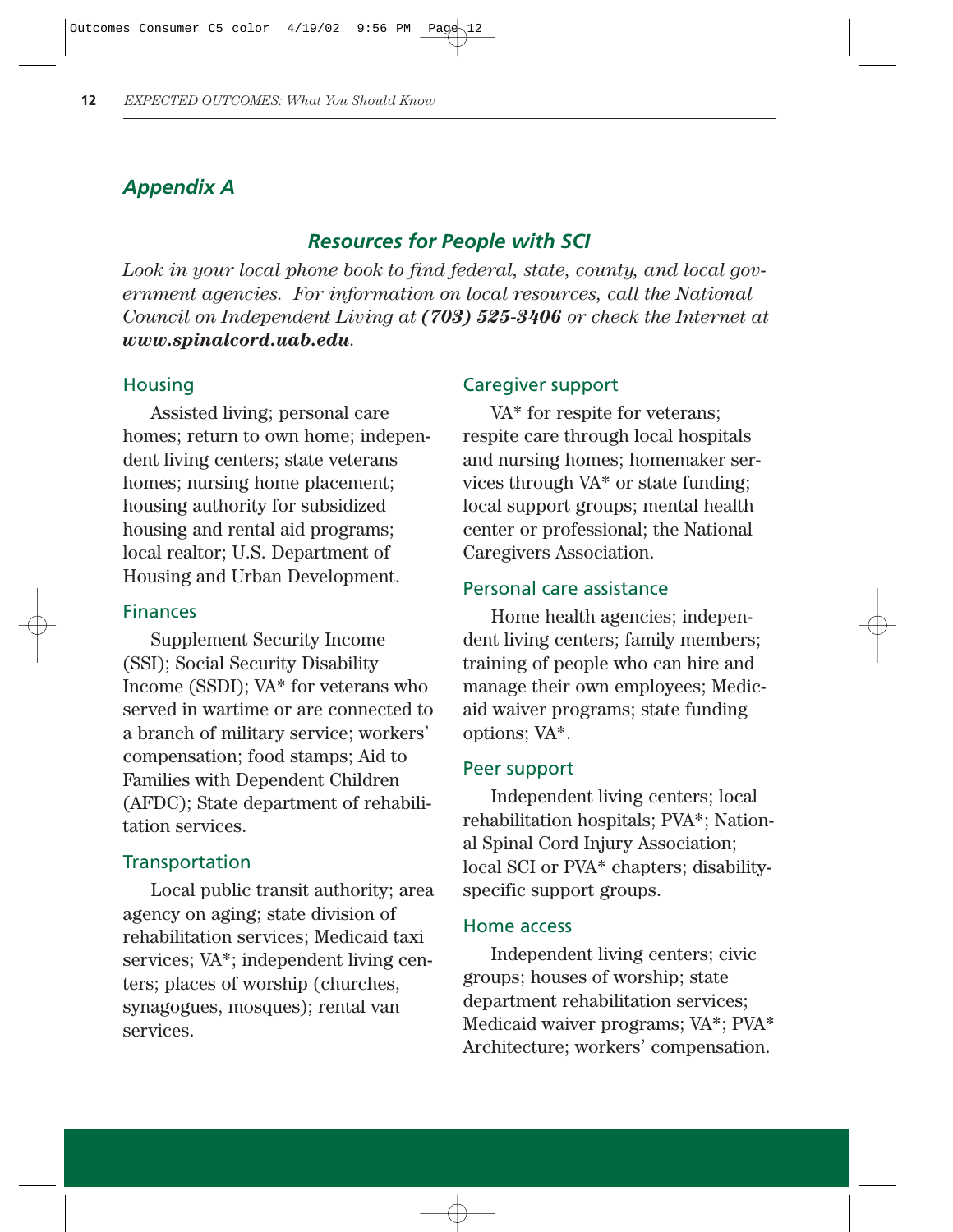#### Adaptive equipment

VA\*; independent living centers; PVA\*; National Spinal Cord Injury Association; Medicare; private insurance.

#### Leisure, sports, and recreation

Independent living centers; PVA\*; National Spinal Cord Injury Association; houses of worship; YMCA/YWCA; local fitness centers; county parks and recreation service; Chamber of Commerce; state sports associations; senior citizen centers.

## Individual, family, and caregiver support

Independent living centers; local rehabilitation hospitals; mental health center or professional; local SCI or PVA\* chapters; disability-specific support groups.

#### Jobs, vocational help

State employment agency; independent living centers; state division of rehabilitation services; VA\*.

*\*VA = Department of Veterans Affairs; PVA = Paralyzed Veterans of America. References to VA are appropriate for veterans only.*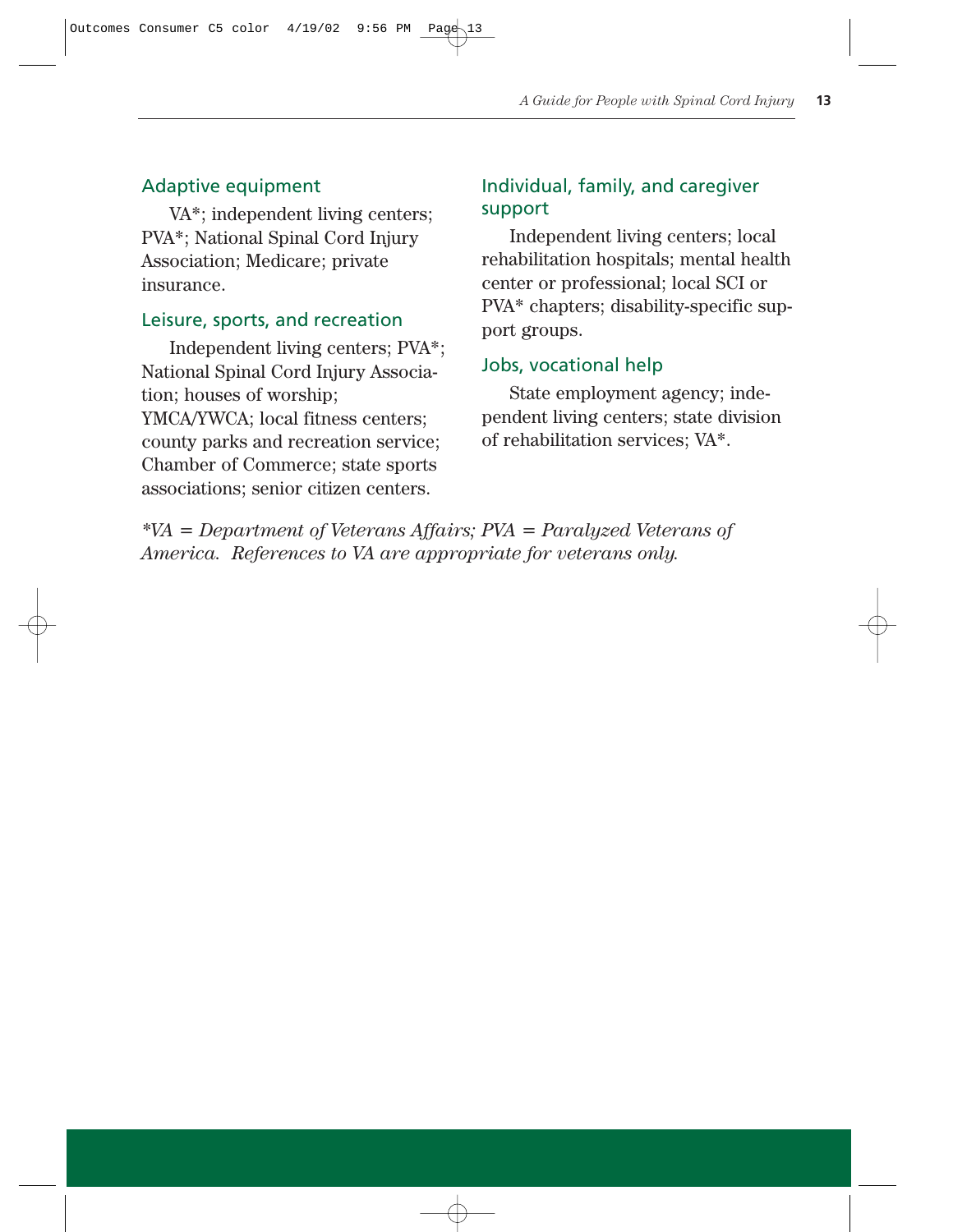## **Medical History**

| Name                                                                                                                                                                                                                                                                                                                                  |
|---------------------------------------------------------------------------------------------------------------------------------------------------------------------------------------------------------------------------------------------------------------------------------------------------------------------------------------|
| Date of birth: $//$ $\qquad$ $\qquad$ $\qquad$ $\qquad$ $\qquad$ $\qquad$ $\qquad$ $\qquad$ $\qquad$ $\qquad$ $\qquad$ $\qquad$ $\qquad$ $\qquad$ $\qquad$ $\qquad$ $\qquad$ $\qquad$ $\qquad$ $\qquad$ $\qquad$ $\qquad$ $\qquad$ $\qquad$ $\qquad$ $\qquad$ $\qquad$ $\qquad$ $\qquad$ $\qquad$ $\qquad$ $\qquad$ $\qquad$ $\qquad$ |
| Date of spinal cord injury: $\frac{1}{2}$ /                                                                                                                                                                                                                                                                                           |
| Level of injury: $\Box$ Complete $\Box$ Incomplete                                                                                                                                                                                                                                                                                    |
| Allergies, including medications:                                                                                                                                                                                                                                                                                                     |
|                                                                                                                                                                                                                                                                                                                                       |
|                                                                                                                                                                                                                                                                                                                                       |
|                                                                                                                                                                                                                                                                                                                                       |
| List medications taken regularly (prescription and over-the-counter):                                                                                                                                                                                                                                                                 |
| 7.<br>1.                                                                                                                                                                                                                                                                                                                              |

8. 5.  $6.$ 

List medications taken as needed (prescription and over-the-counter):

| 1. The contract of the contract of the contract of the contract of the contract of the contract of the contract of the contract of the contract of the contract of the contract of the contract of the contract of the contract |     |
|---------------------------------------------------------------------------------------------------------------------------------------------------------------------------------------------------------------------------------|-----|
|                                                                                                                                                                                                                                 | 8.  |
|                                                                                                                                                                                                                                 |     |
| 4.                                                                                                                                                                                                                              |     |
|                                                                                                                                                                                                                                 |     |
| 6.<br><u> 1980 - Jan James James, martin de la populación de la propia de la propia de la propia de la propia de la pr</u>                                                                                                      | 12. |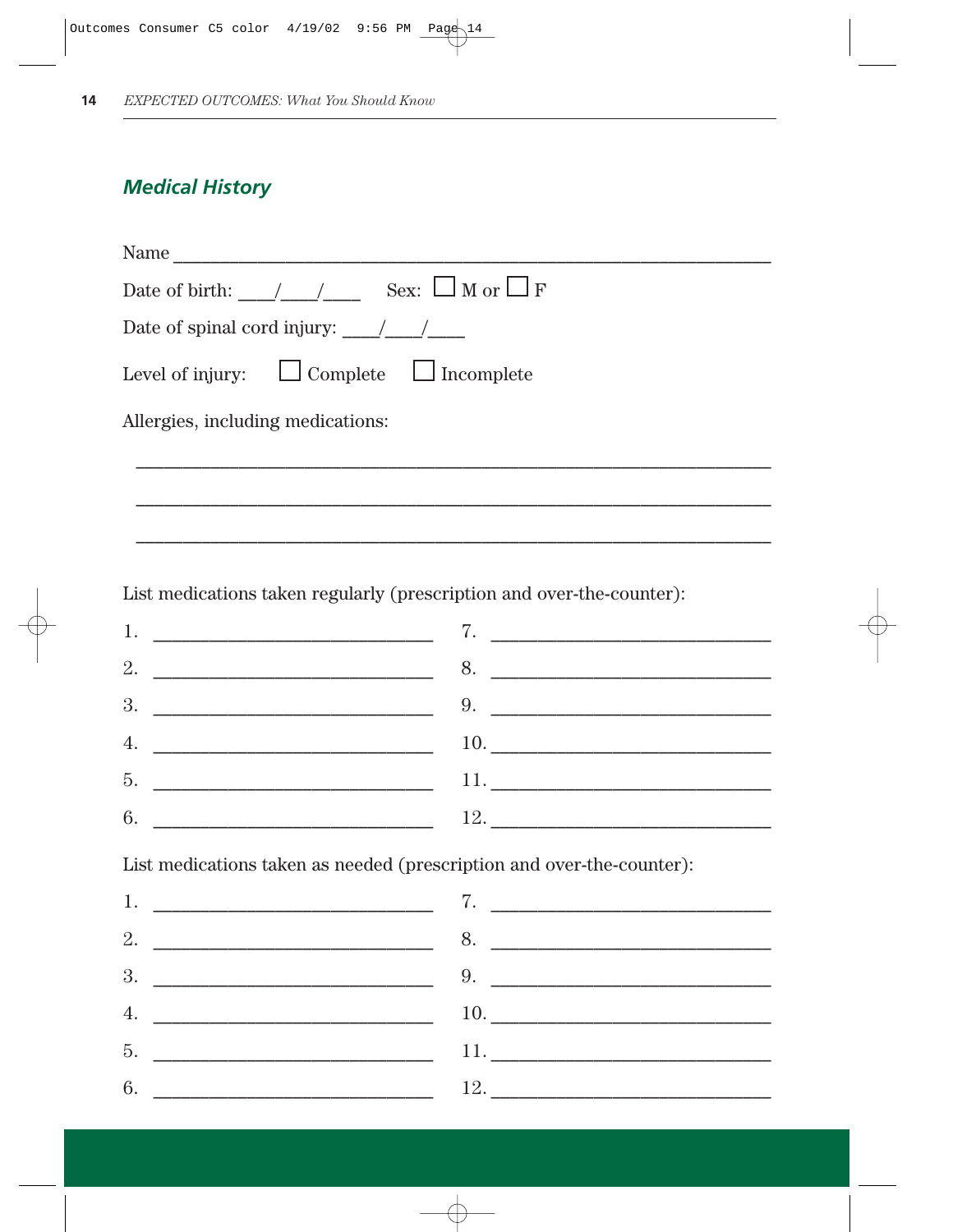## *Equipment Diary*

(e.g., wheelchair, bed, cushion(s), mattress/overlay, shower chair/commode)

|                  | Warranty<br>  Expiration |  |  |  |  |  |  |  |  |  |
|------------------|--------------------------|--|--|--|--|--|--|--|--|--|
|                  | Date<br>received         |  |  |  |  |  |  |  |  |  |
|                  | Vendor/<br>Manufacturer  |  |  |  |  |  |  |  |  |  |
|                  | Serial<br>Number         |  |  |  |  |  |  |  |  |  |
| Size             |                          |  |  |  |  |  |  |  |  |  |
| <b>Item Type</b> |                          |  |  |  |  |  |  |  |  |  |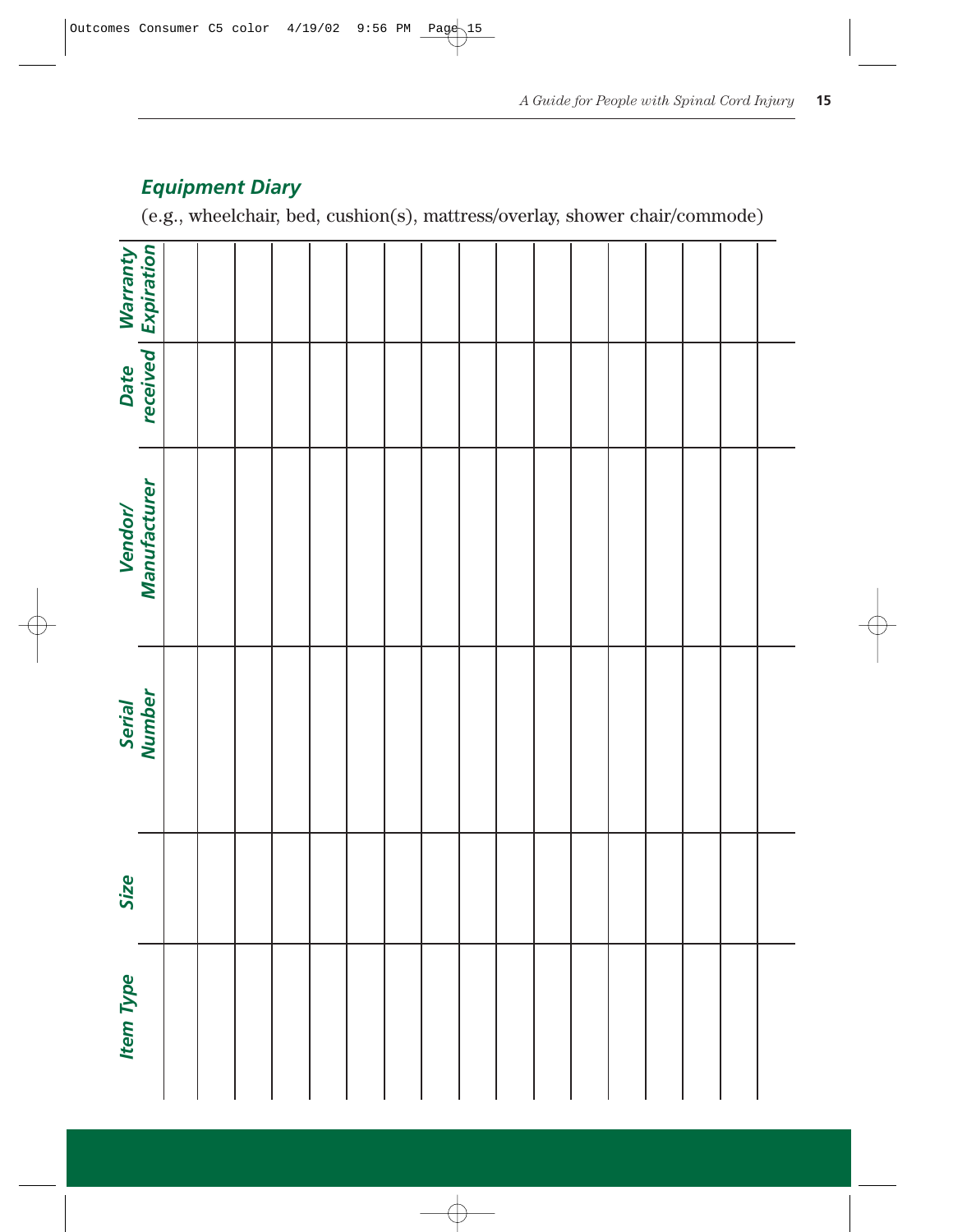## **Emergency Information**

| <b>Insurance Information</b>           |  |
|----------------------------------------|--|
|                                        |  |
|                                        |  |
|                                        |  |
|                                        |  |
| <b>Attendant/Caregiver Information</b> |  |
|                                        |  |
|                                        |  |
|                                        |  |
| Home Phone: $(\_\_)$                   |  |
|                                        |  |

Pager Number:  $\qquad \qquad$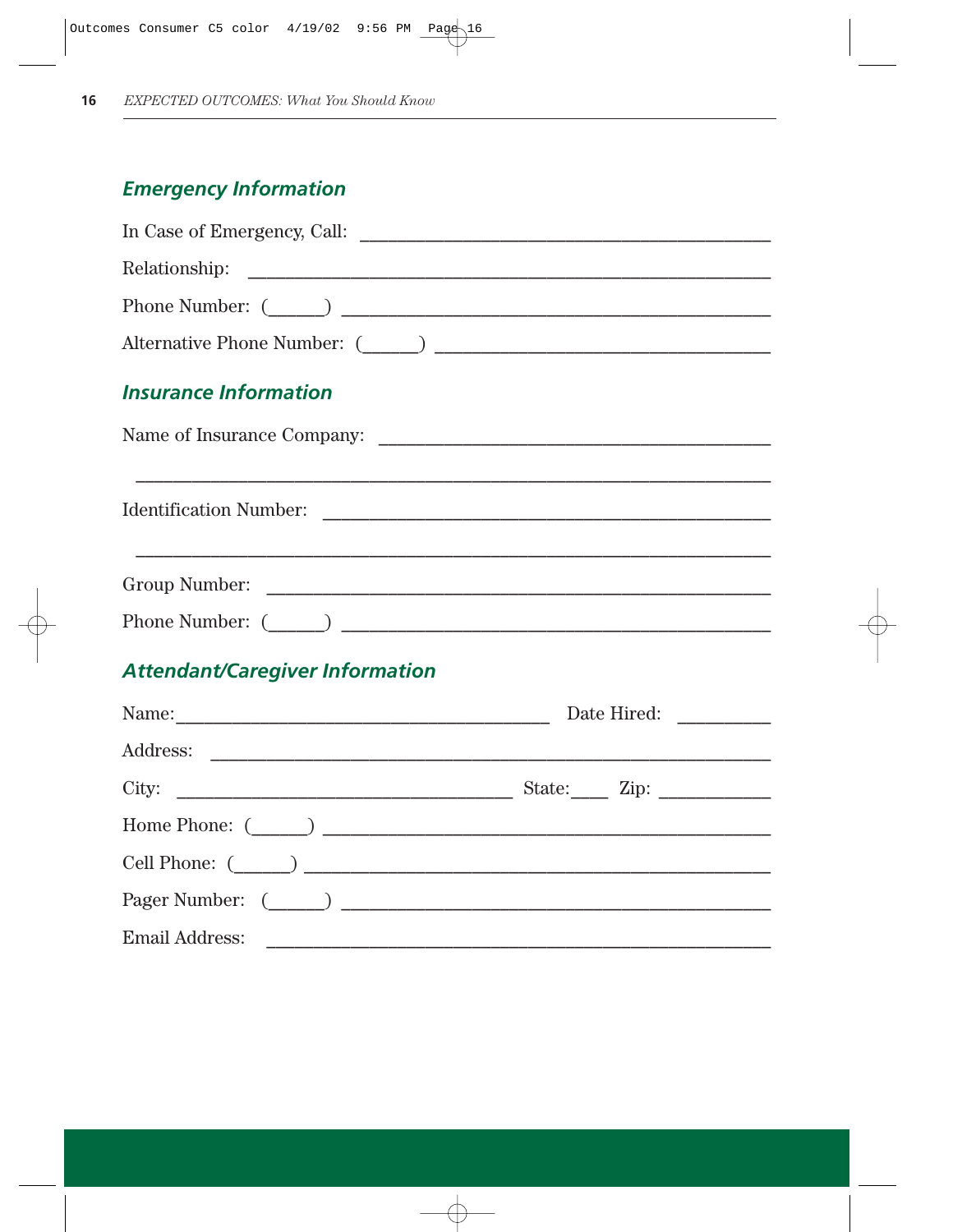## *Acknowledgements*

The Consortium for Spinal Cord Medicine Clinical Practice Guidelines is composed of 19 organizations committed to improving spinal cord injury (SCI) care and treatment. The Consortium Steering Committee established a clinical guideline development (CPG) panel to make recommendations on expected outcomes following SCI. The recommendations within this consumer guide are based on scientific research compiled from 1966 to 1999 and used in the Consortium's CPG *Outcomes Following Traumatic Spinal Cord Injury: Clinical Practice Guidelines for Health-Care Professionals.* The CPG development panel was assisted by an expert team from the University of North Carolina at Chapel Hill who reviewed the literature and determined the quality of the research. Paralyzed Veterans of America provided financial support and administrative resources for all aspects of guideline and consumer guide development.

The consumer guide panel was chaired by Gale Whiteneck and consisted of five members with experience in assessment of functional outcomes following spinal cord injury—Carole Adler, Sharon Blackburn, Robert Hendricks, Kelly Johnson, and Harley Thomas. Meeting life's demands in spite of a spinal cord injury requires much adaptation. For many with SCI, limitations in

activities of daily living are a major life-limiting problem. Creation of this series of consumer guides required a diverse, experienced, and sensitive panel. The Consortium would like to thank all members of the consumer guide panel for providing the essential ingredients of knowledge, experience, empathy, and practicality.

The Consortium is also appreciative of the outstanding work of the entire PVA publications support staff. In particular, the Consortium would like to recognize graphic designer and illustrator Sarah Ornstein, PVA Senior Editor Patricia E. Scully, Project Administrator Dawn M. Sexton, and Consortium Coordinator J. Paul Thomas. Also, we would like to recognize professional writer Barbara Shapiro for her work on the initial draft document.

In the end, it is those with SCI who are continually living with their injury are the best evaluators of a teaching tool such as this consumer guide. The Consortium would like to thank the consumer focus group for their critical review and comments on the manuscript, including Chairman Fred Cowell, Ronald Amador, Craig Bash, Robert Herman, Ronald Hoskins, Kenneth Huber, and John Jackson. Their varied life experiences with SCI provided wise perspectives that refined and improved the consumer guide.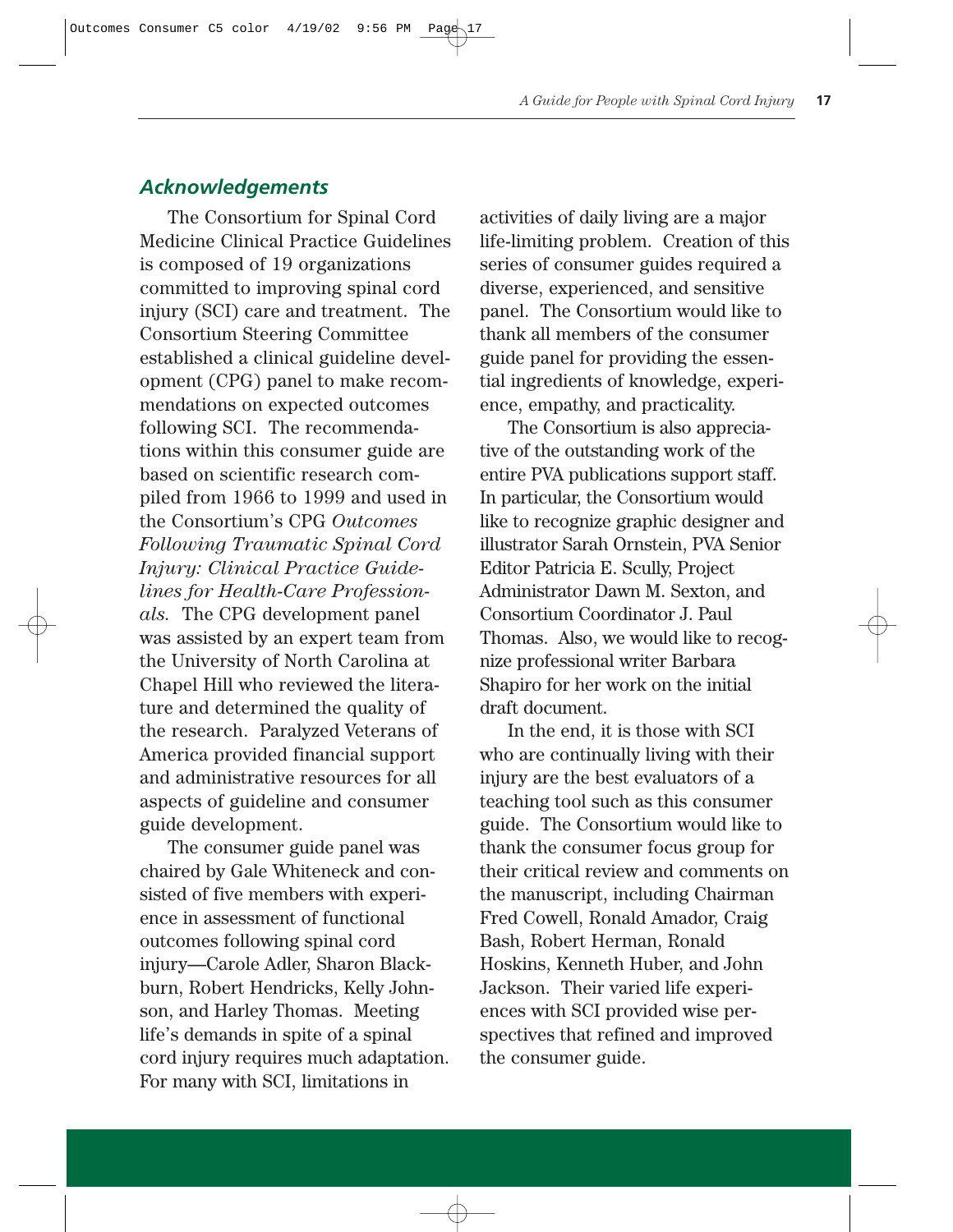Finally, it is essential to recognize all investigators studying the measurement of functional outcomes following SCI. Research is the source of solutions; there is still much to be done in the future. This field continues to be a fertile area for research!

The Consortium will continue to develop clinical practice guidelines and consumer guides on topics in spinal cord injury care. Look for consumer guides on other topics in spinal cord injury at www.scicpg.org.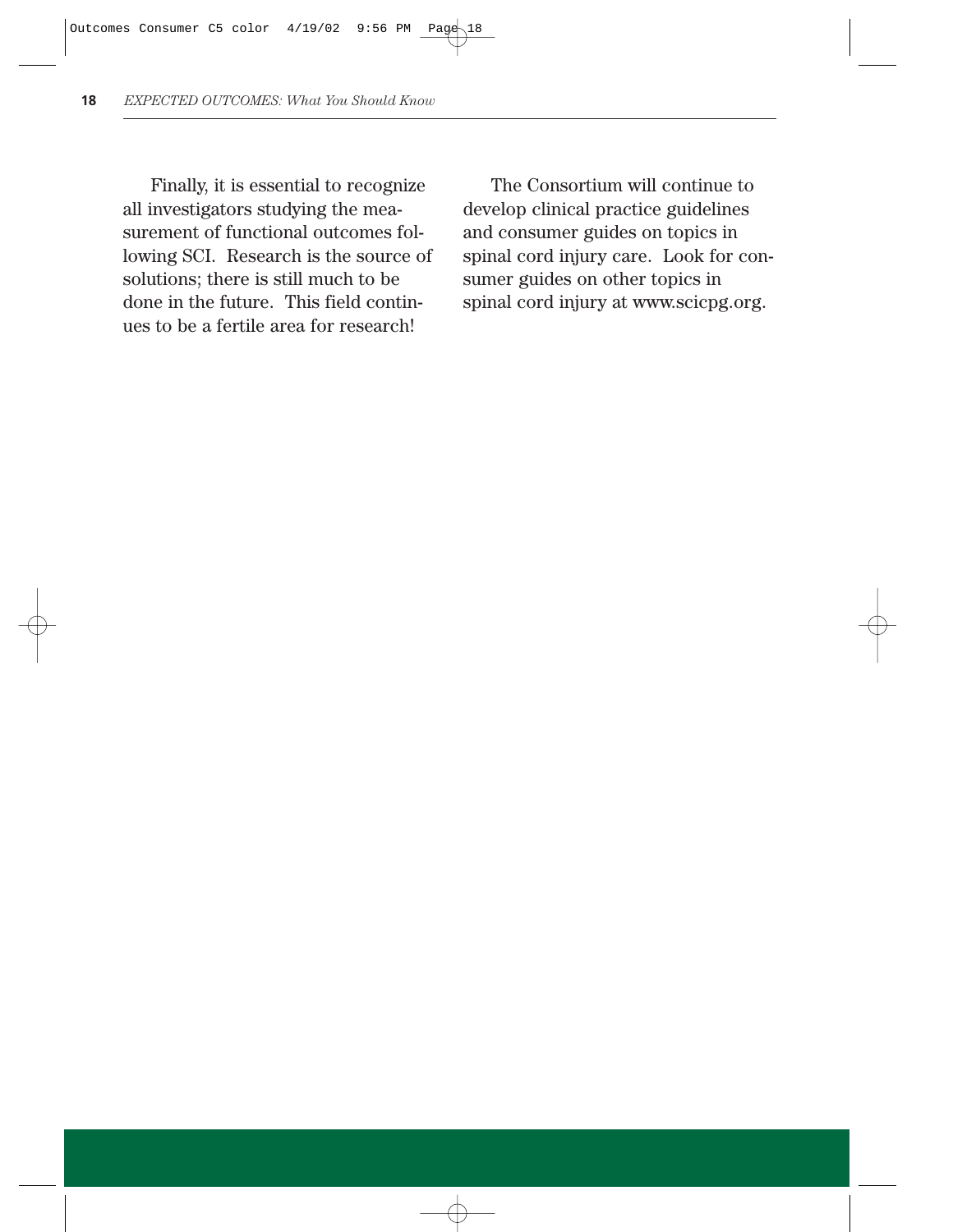## Notes

(This space can be used to record additional medical history details.)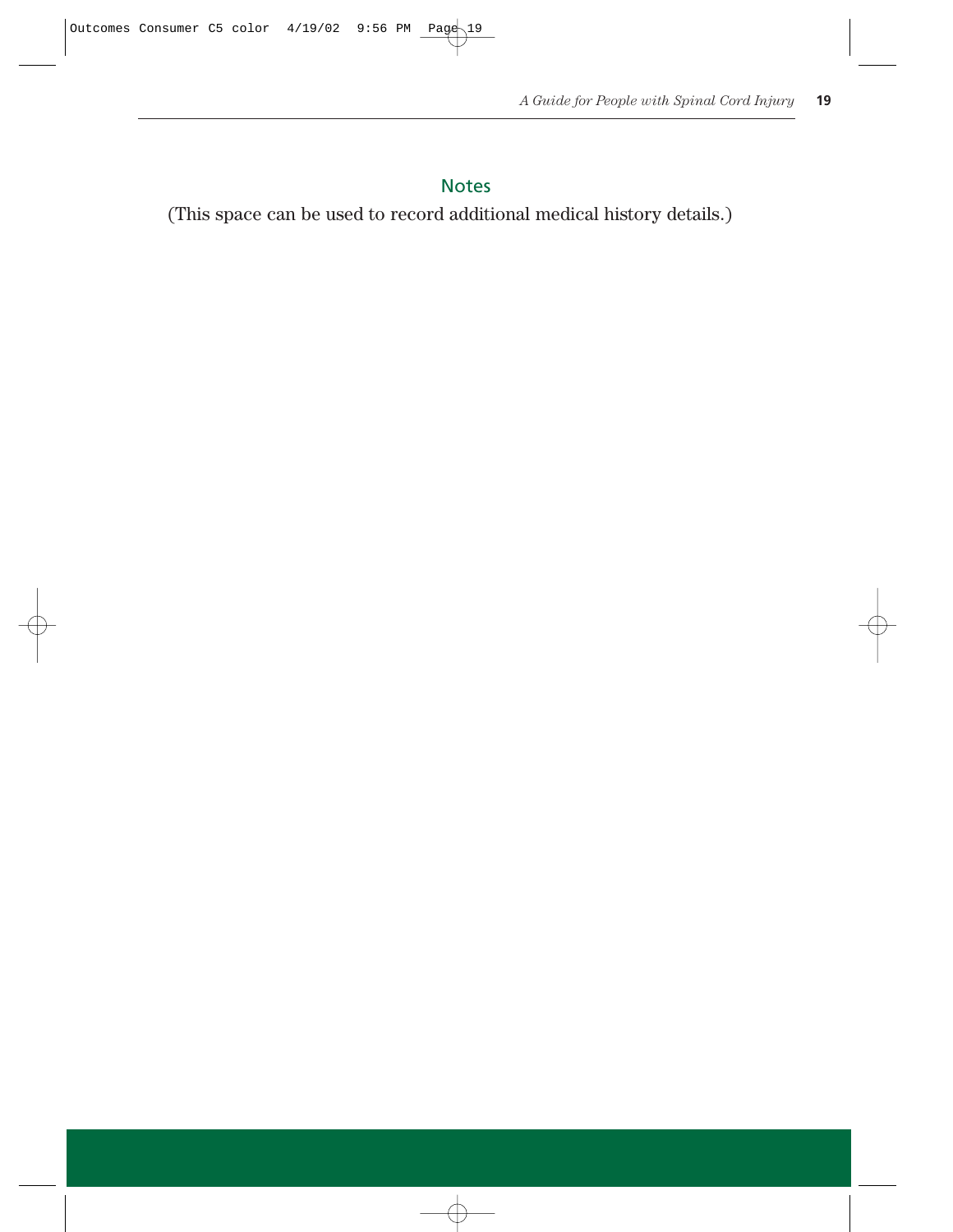## Notes

(This space can be used to record additional medical history details.)